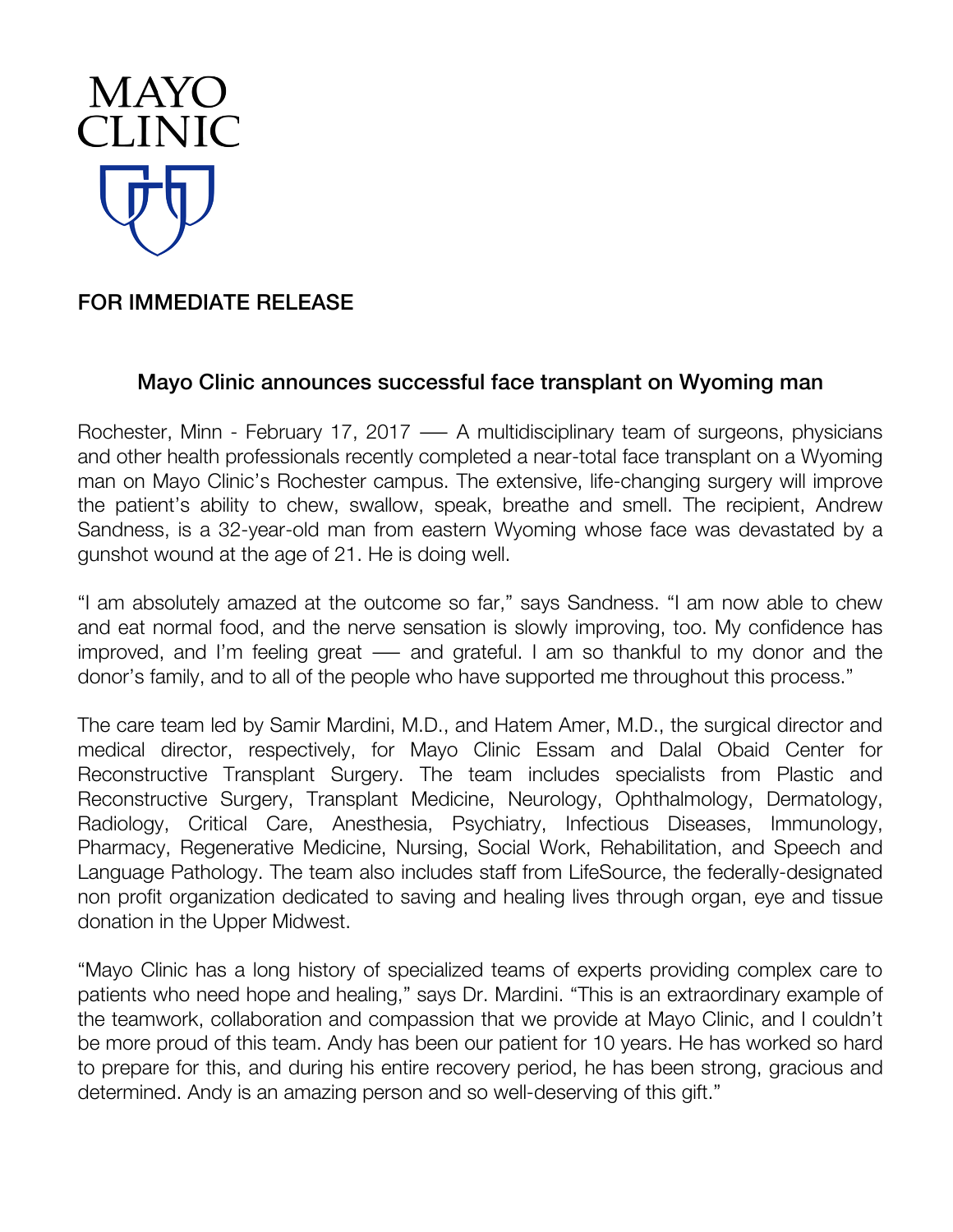The surgery, which spanned more than 50 hours, occurred in the summer 2016 and involved restoring Sandness' nose, upper and lower jaw, palate, teeth, cheeks, facial muscles, oral mucosa, some of the salivary glands and the skin of the face (from below the eyelids to the neck and from ear to ear). The surgical team used virtual surgical planning technology and 3-D printing to optimize the aesthetic and functional outcomes of the surgery. Sandness has been recovering in Rochester and likely will return home to eastern Wyoming this month.

"We are grateful that the guiding principles of the Mayo Brothers have endured and shepherded the development of the Reconstructive Transplant program, and for Andy's dedication to his medical care," says Dr. Amer. "Throughout the entire journey, we have shared Andy's concern and sympathy for the donor family who have made this amazing gift possible. Their selfless gift gives hope to so many other people who are living reclusively, have limited function, and are socially isolated due to facial deformities."

The multidisciplinary team leaders for this project — all from Mayo Clinic — are:

- Samir Mardini, M.D., surgical director
- Hatem Amer, M.D., medical director
- Charles Rosen, M.D., director, Mayo Clinic Transplant Center
- Brooks Edwards, M.D., immediate past director, Mayo Clinic Transplant Center
- Sheila Jowsey-Gregoire, M.D., Transplant Psychiatry
- Kevin Reid, D.M.D., Bioethics
- Daniel Brown, M.D., Ph.D., Anesthesia/Critical Care
- Sharon Prinsen, M.S.N., R.N., N.E.A.-B.C., nursing administrator, Transplant
- Cheryl Weisbrod, R.N., N.E.-B.C., nursing administrator, Surgery
- Lori Ewoldt, M.A., administrator, Transplant Center
- Mark Dahl, CPP, Security
- Christopher Arendt, Pharm.D.

Facial transplantation is the process of removing part or all of a donor's face and attaching it onto a patient who has previously suffered facial injury or deformity. Skin, fat, muscles, nerves, tendons, cartilage and bone may be components of the transplant. Attaching nerves and blood vessels from the donor's face to the recipient's provides the potential (with extensive rehabilitation) for sensation, function and mobility similar to an uninjured face. In some situations, it may allow the recipient to regain the ability to speak, chew food, avoid ongoing use of feeding tubes, and regain his or her sense of smell.

Mayo Clinic's primary goal is to restore normal anatomy and improve function as much as possible. A secondary goal is to help patients achieve better social integration by improving their appearance and removing their facial deformity, giving them the confidence to live less reclusively and have a better quality of life. At Mayo Clinic, teams of experts focus on meeting the needs of each patient as a whole person, providing exactly the care he or she needs.